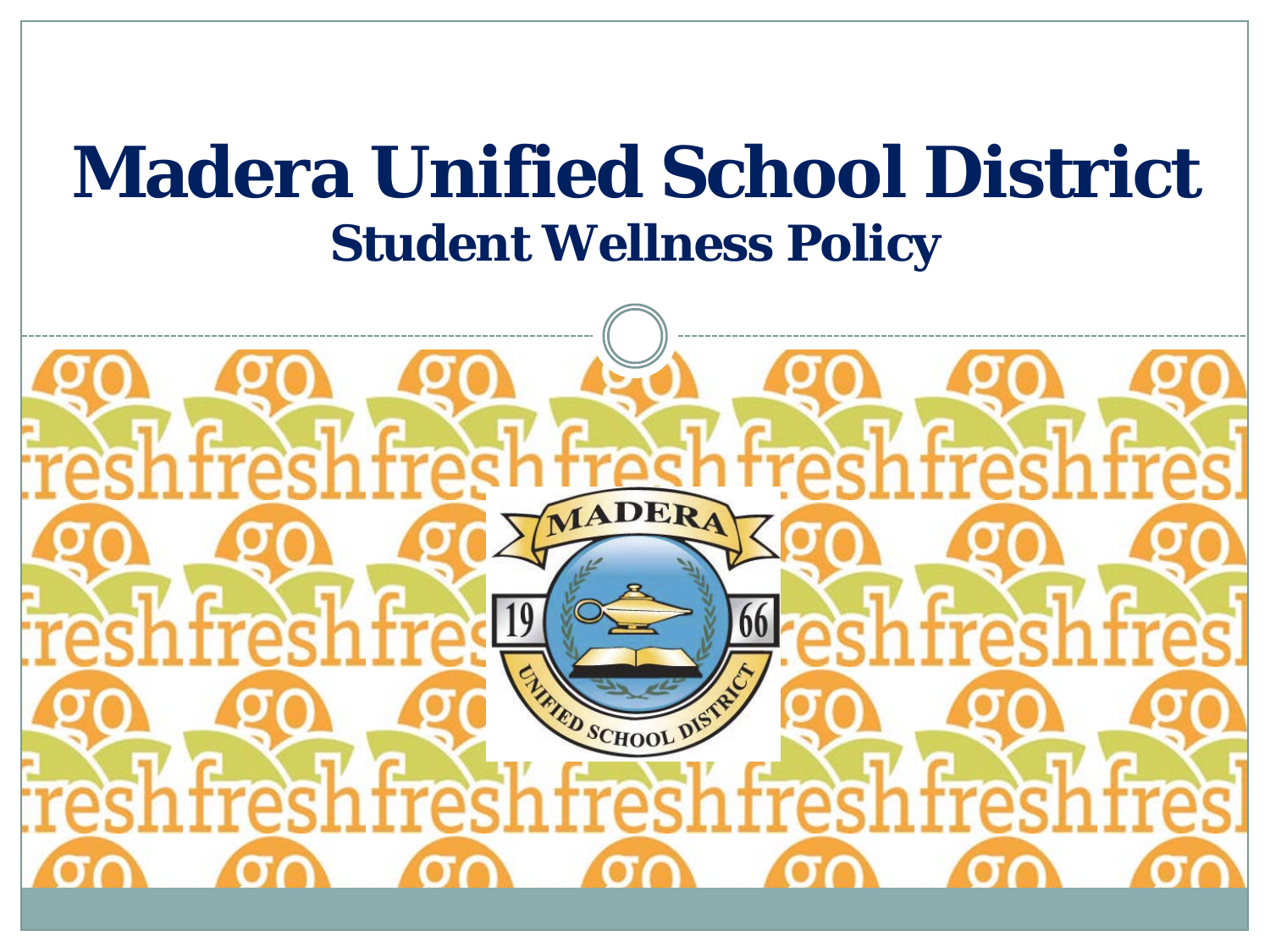## **Introduction**

2

The Local School Wellness Policy requirement was established by the Child Nutrition and WIC Reauthorization Act of 2004, and further strengthened by the Healthy, Hunger-Free Kids Act of 2010. It requires each local LEA participating in the National School Lunch Program and/or School Breakfast Program to develop a local school wellness policy that promotes the health of students and addresses the growing problem of childhood obesity. The responsibility for developing a local school wellness policy is placed at the local level so the unique needs of each school under the jurisdiction of the LEA can be addressed.

- Grass roots effort by parents and community to strengthen BP 5030 School Wellness Policy. The group/community encouraged the district to be a leader and champion for student health and well-being.
- Wellness Committee has met approximately 10 times over the past 12 months and many sub committee meetings have taken place.
- Over 44 committee representatives have participated in the development of the Wellness Policy.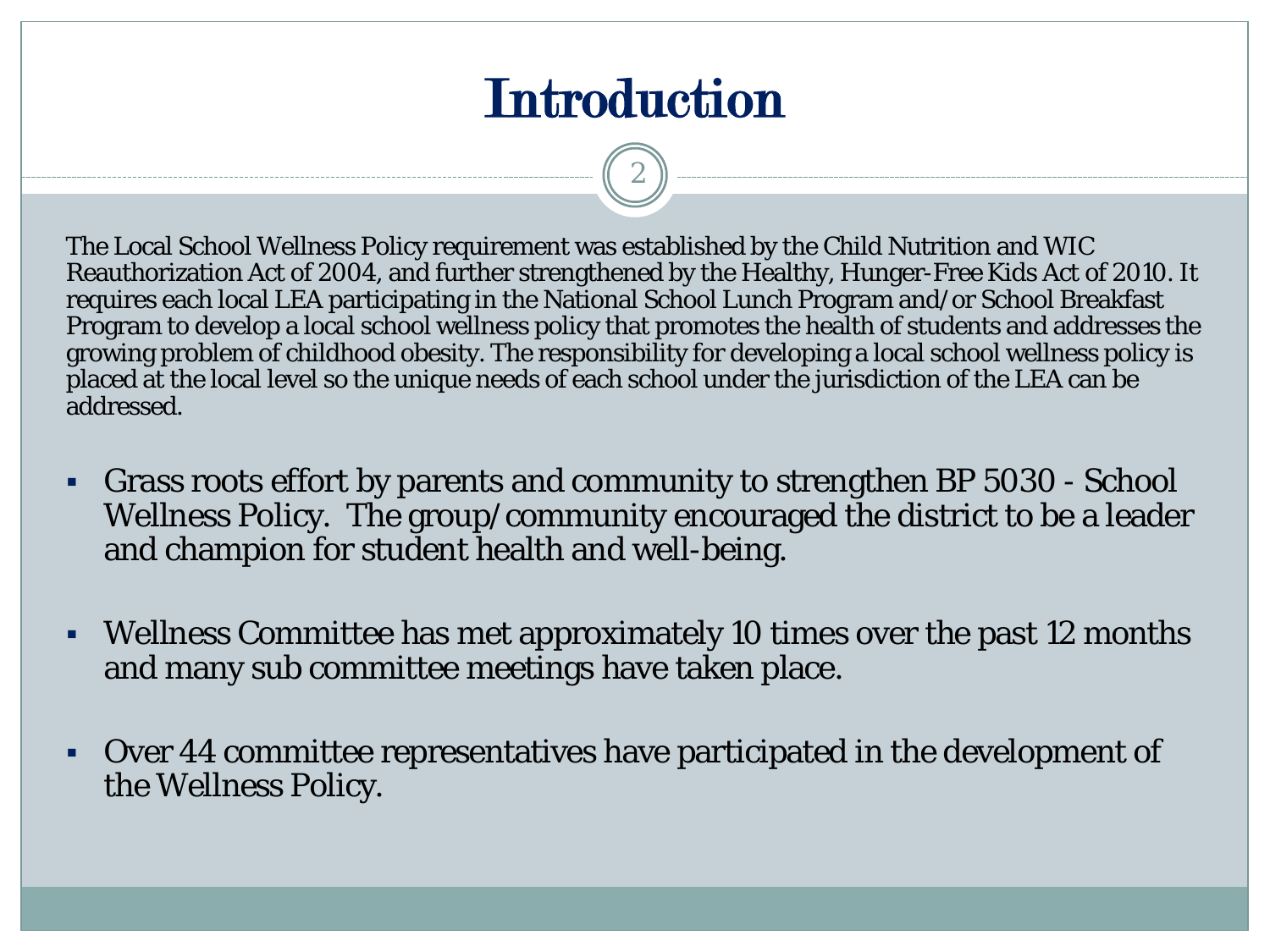#### Wellness Policy Development

3

#### **Committee Representatives**

Board Trustees District Office Administrators/Directors/Coordinators Site Administrators Nurses Family Liaison/Family Support Specialist Teachers Parents Camarena Health – Promotoras Dairy Council Madera Parks and Recreation Madera County Health Dept. Central Valley Health Collaborative Valley Children's Hospital California Project LEAN Local Health Care Providers CNEP – Cal Fresh SNAP Ed UC Co-Op First Five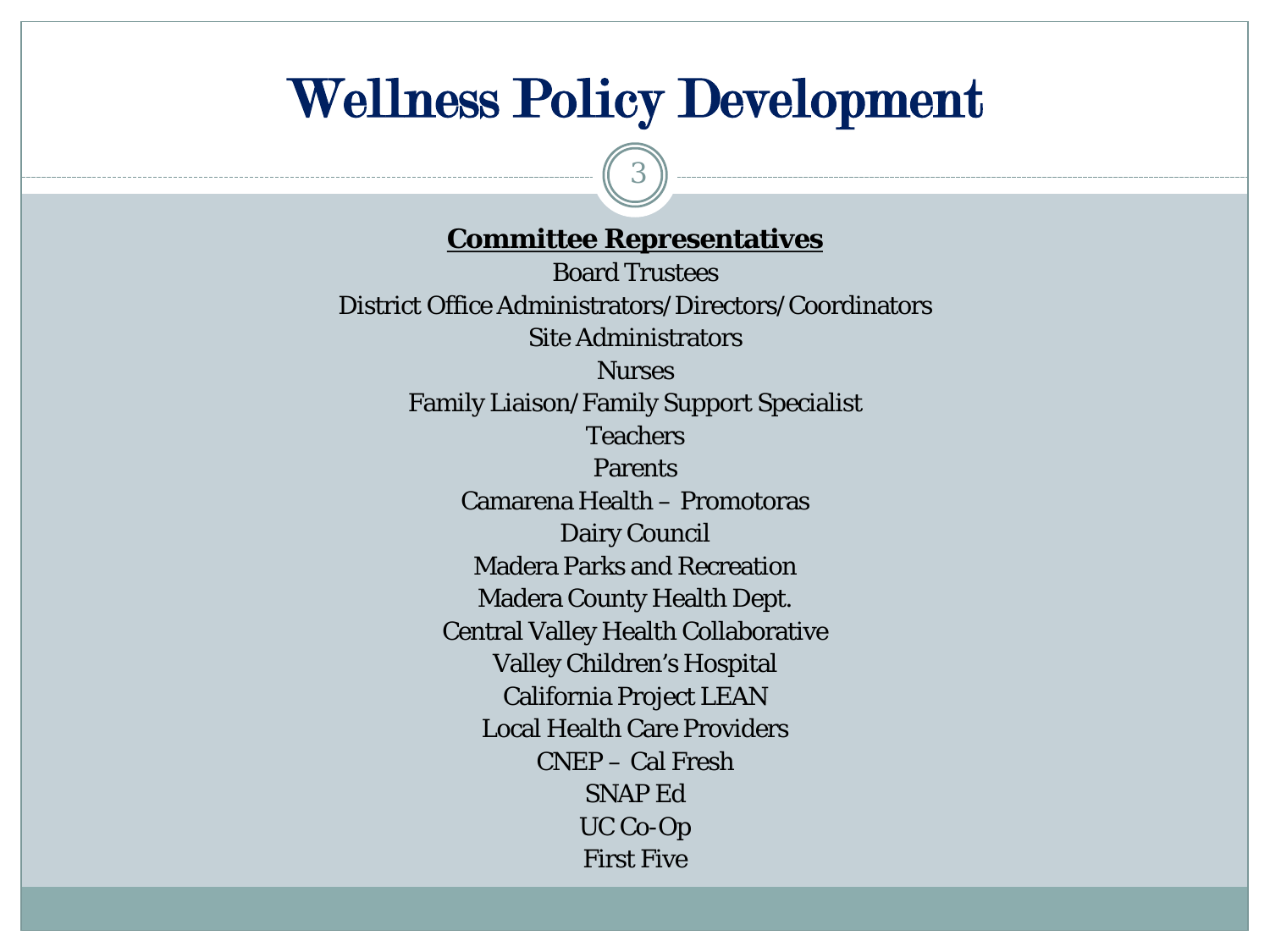### Coordinated School Health Effort

4

Coordinated School Health (CSH) is a systematic approach to improving the health and well-being of all students so they can fully participate and be successful in school. The process involves bringing together school administrators, teachers, other staff, students, families, and community members to assess health needs; set priorities; and plan, implement, and evaluate all health-related activities. CSH typically integrates health promotion efforts across eight interrelated components that already exist to some extent in most schools. These components include health education, physical education, health services, nutrition services, counseling, psychological and social services, healthy and safe school environments, staff wellness, and family and community involvement.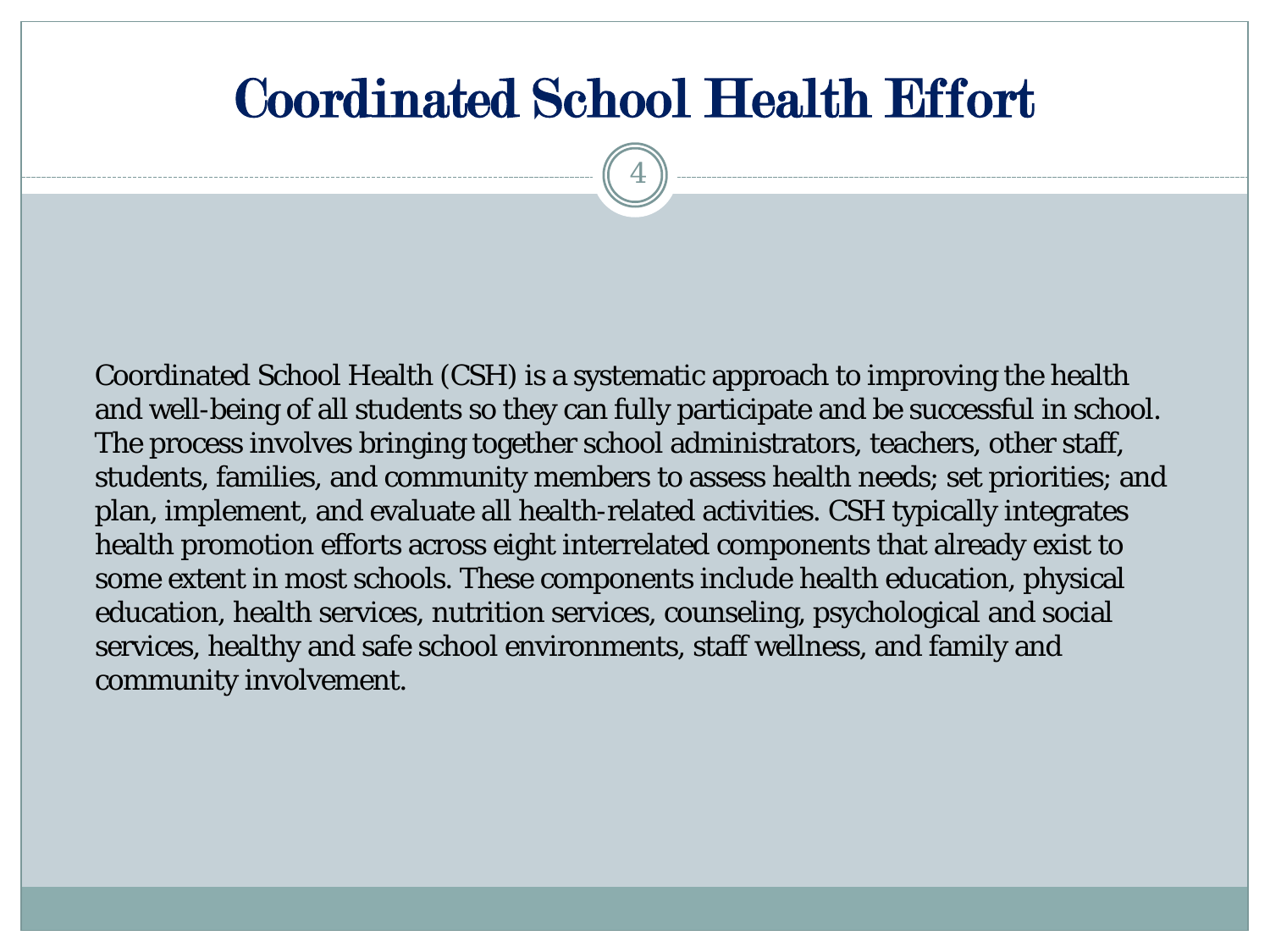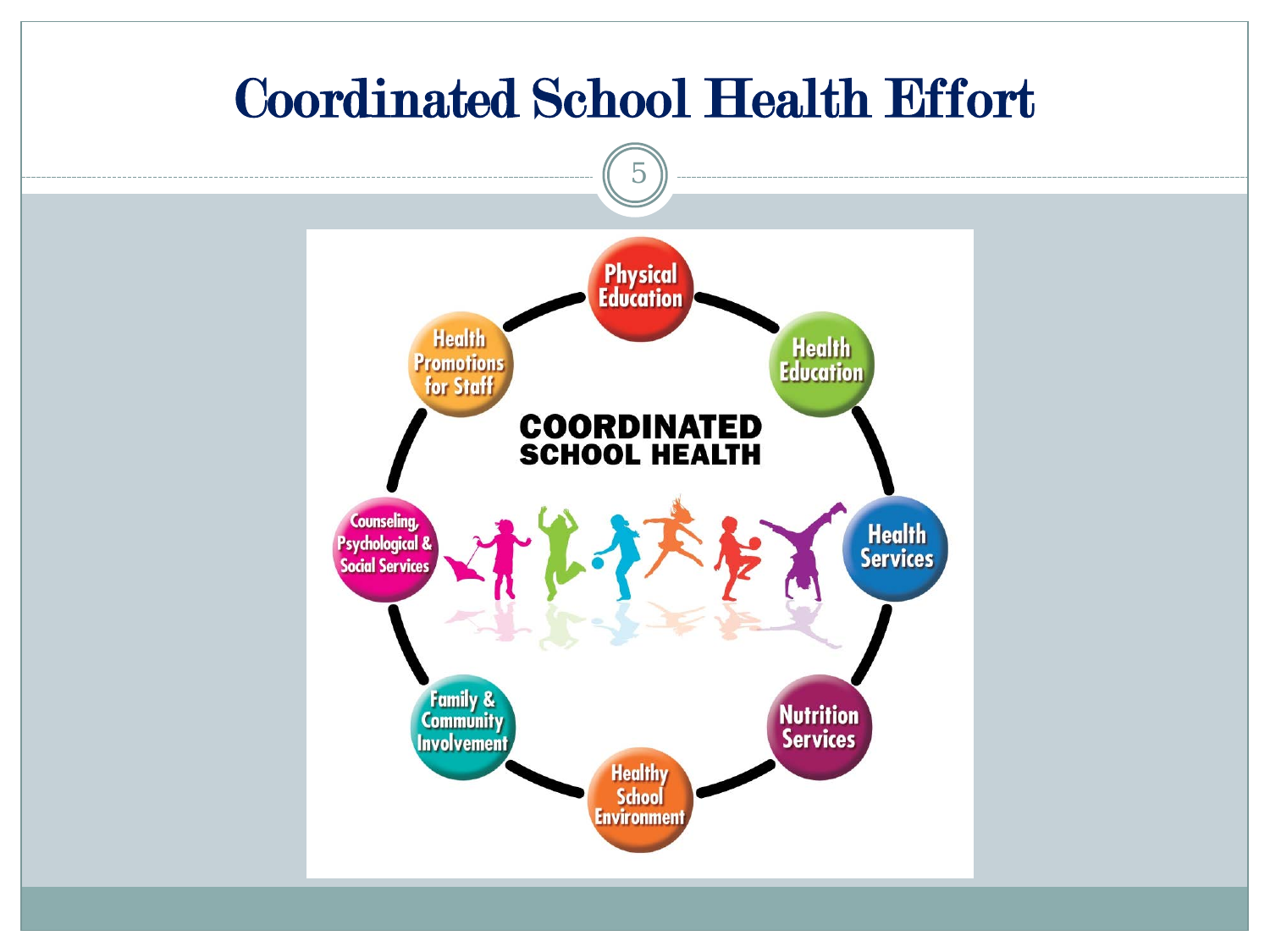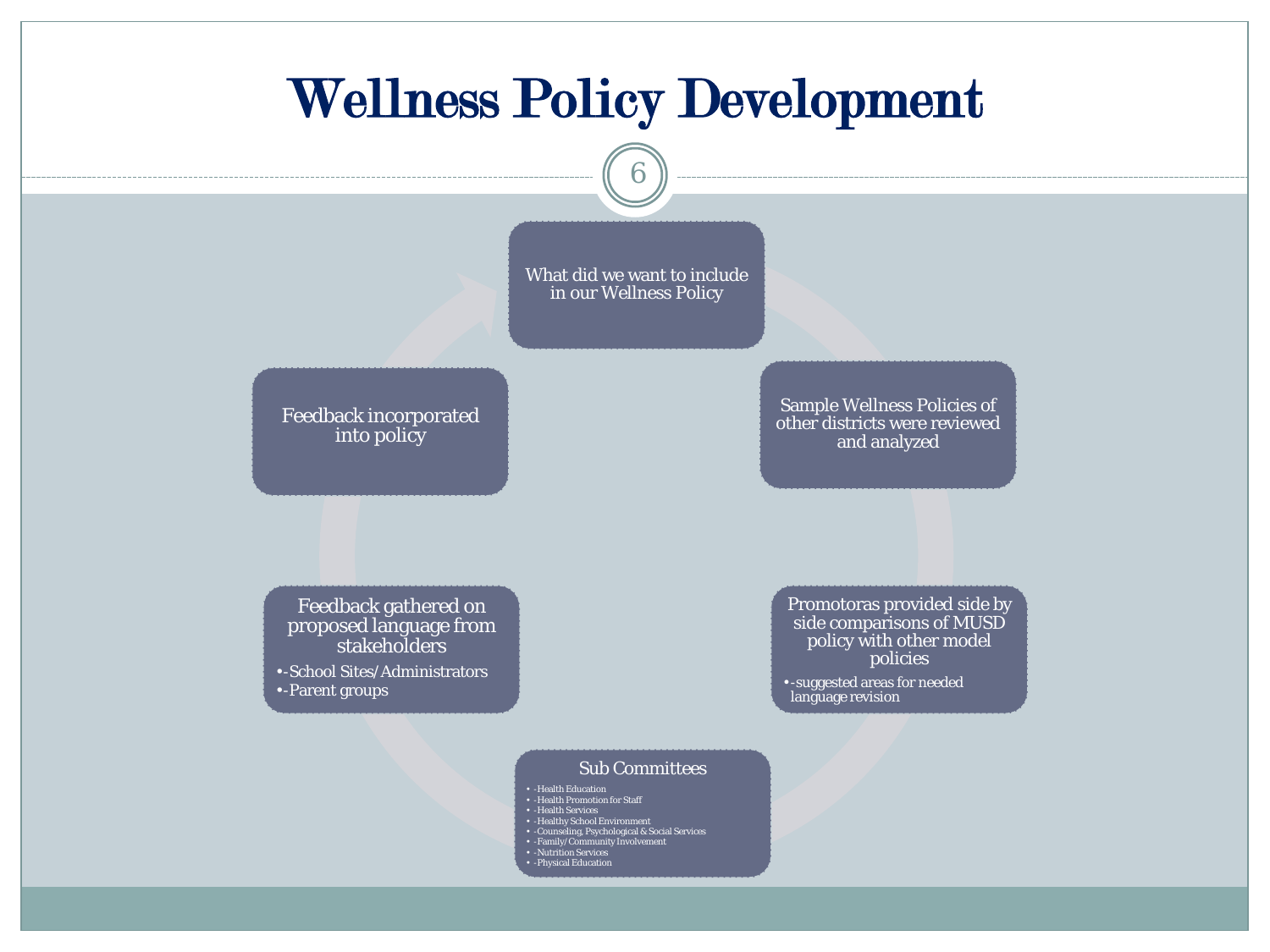## Policy Highlights

7

This policy sends a strong message that student nutrition, health, and overall well being is important and a priority of the district.

- Establishes School Health Councils at each school site
- Addresses meal environments and amount of time for students to eat
- Limits the number of food celebrations each year
- Supports the use of non-food rewards and incentives
- Supports non-food fundraisers
- Provides guidelines for nutrition education and P.E. opportunities
- Addresses health promotion for staff
- Addresses family/community involvement opportunities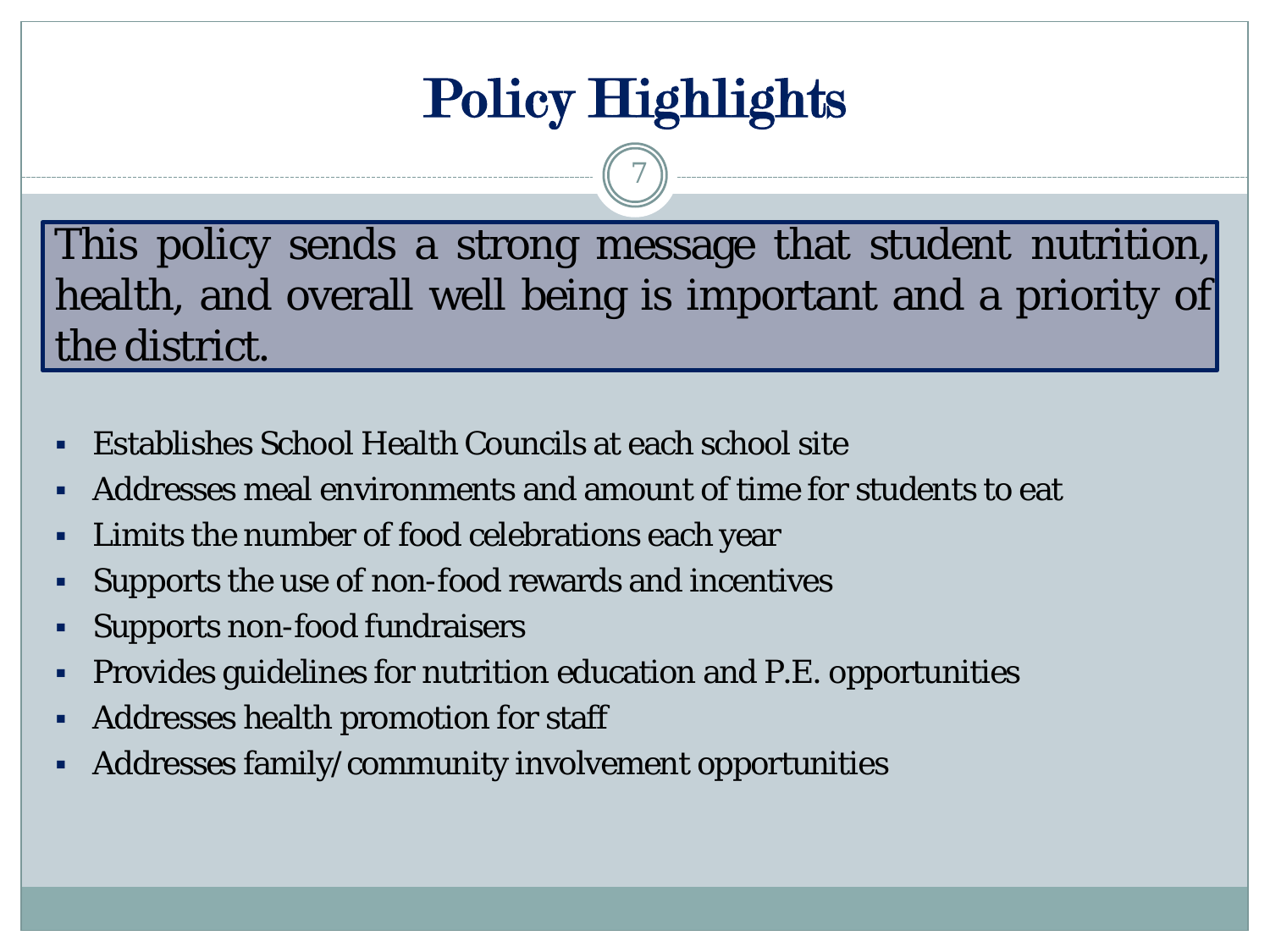

8

# Current Actions

- Parent Outreach
- Site Administration Outreach and Training
- Common Messaging to Staff
- Self Assessment Tools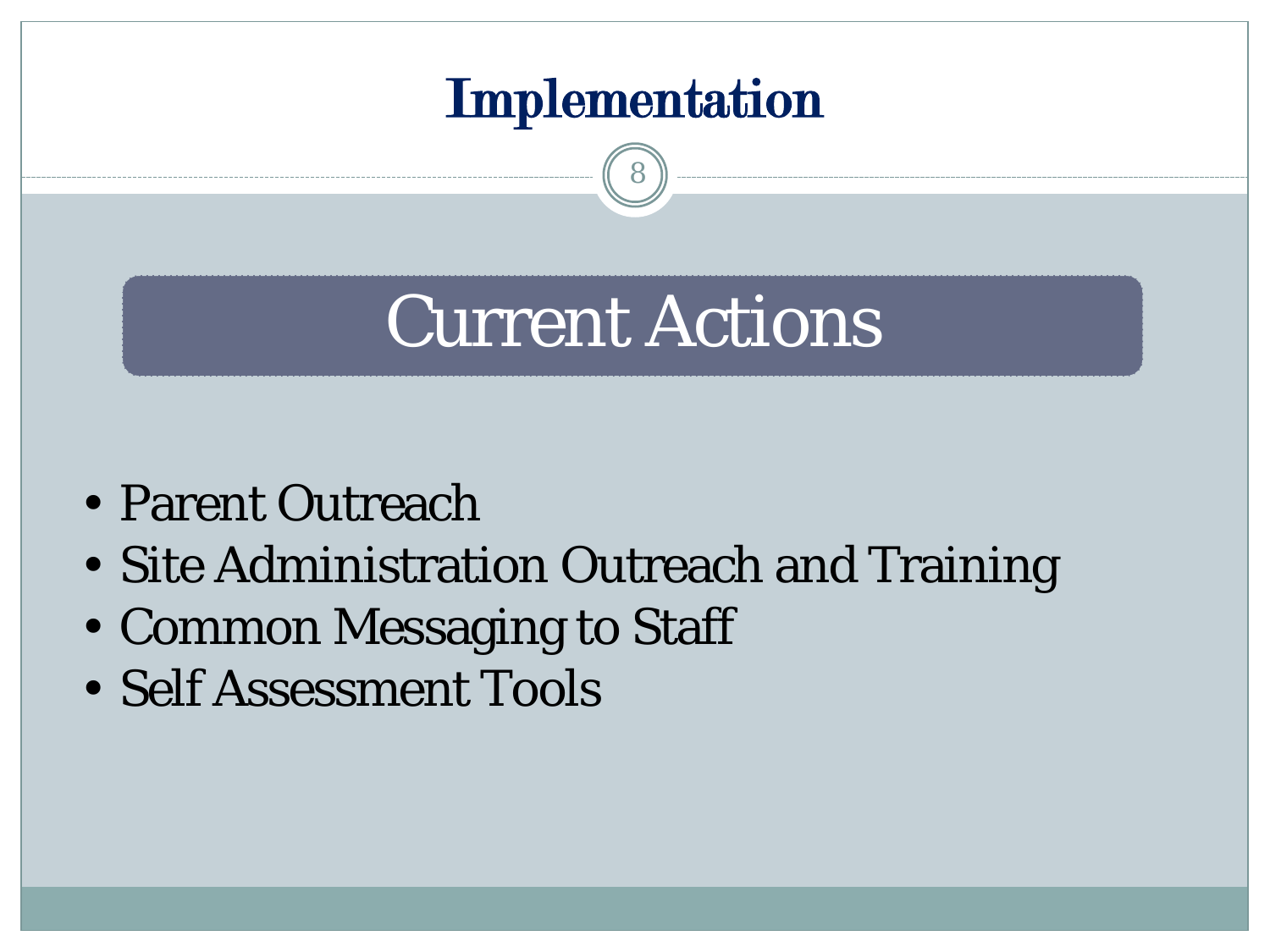## Implementation Template

9

#### APPENDIX A: Blank TEMPLATE Form

| <b>Policy Element:</b>              |                                                                                    |                                                  |                                                  |
|-------------------------------------|------------------------------------------------------------------------------------|--------------------------------------------------|--------------------------------------------------|
| <b>PRIORITY</b>                     | ACTIVITIES/STEPS: What needs to be done?                                           | <b>STATUS</b>                                    | <b>RESPONSIBLE PARTY:</b><br>Person(s)/Workgroup |
| $\Box$ High                         |                                                                                    | COMPLETED IN PROGRESS                            | Name(s):                                         |
| $\Box$ Medium                       |                                                                                    | COMPLETED IN PROGRESS                            |                                                  |
| $\Box$ Low                          |                                                                                    | COMPLETED IN PROGRESS                            |                                                  |
|                                     |                                                                                    | COMPLETED IN PROGRESS                            | Workgroup:                                       |
| Already<br>in place<br>districtwide |                                                                                    | COMPLETED IN PROGRESS                            |                                                  |
| $\Box$ In                           | How will this be monitored?                                                        | How often will monitoring                        | To whom will results and/or                      |
| Progress<br>$\Box$ Not              |                                                                                    | take place? (e.g., weekly,<br>monthly, annually) | updates be reported?                             |
| Begun                               |                                                                                    |                                                  |                                                  |
|                                     | COMMENTS (Include here any indispensable financial, equipment or other resources): |                                                  |                                                  |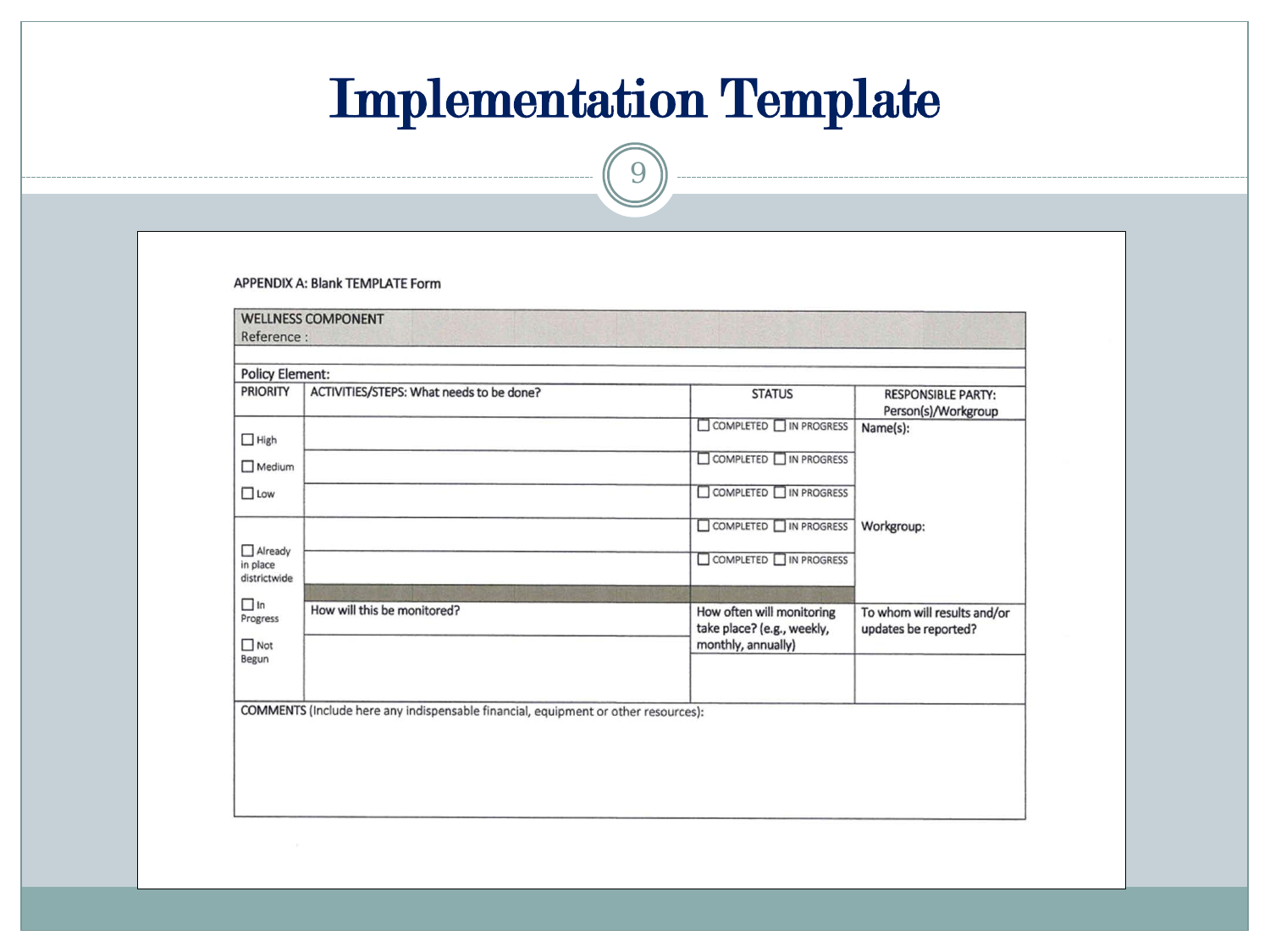## Support of California Project LEAN

10

#### **Provided Resources**

- Templates
- Success Stories
- Facilitators

**Assisted in Language Development Tool Development** (Implementation & Monitoring) **Mediator**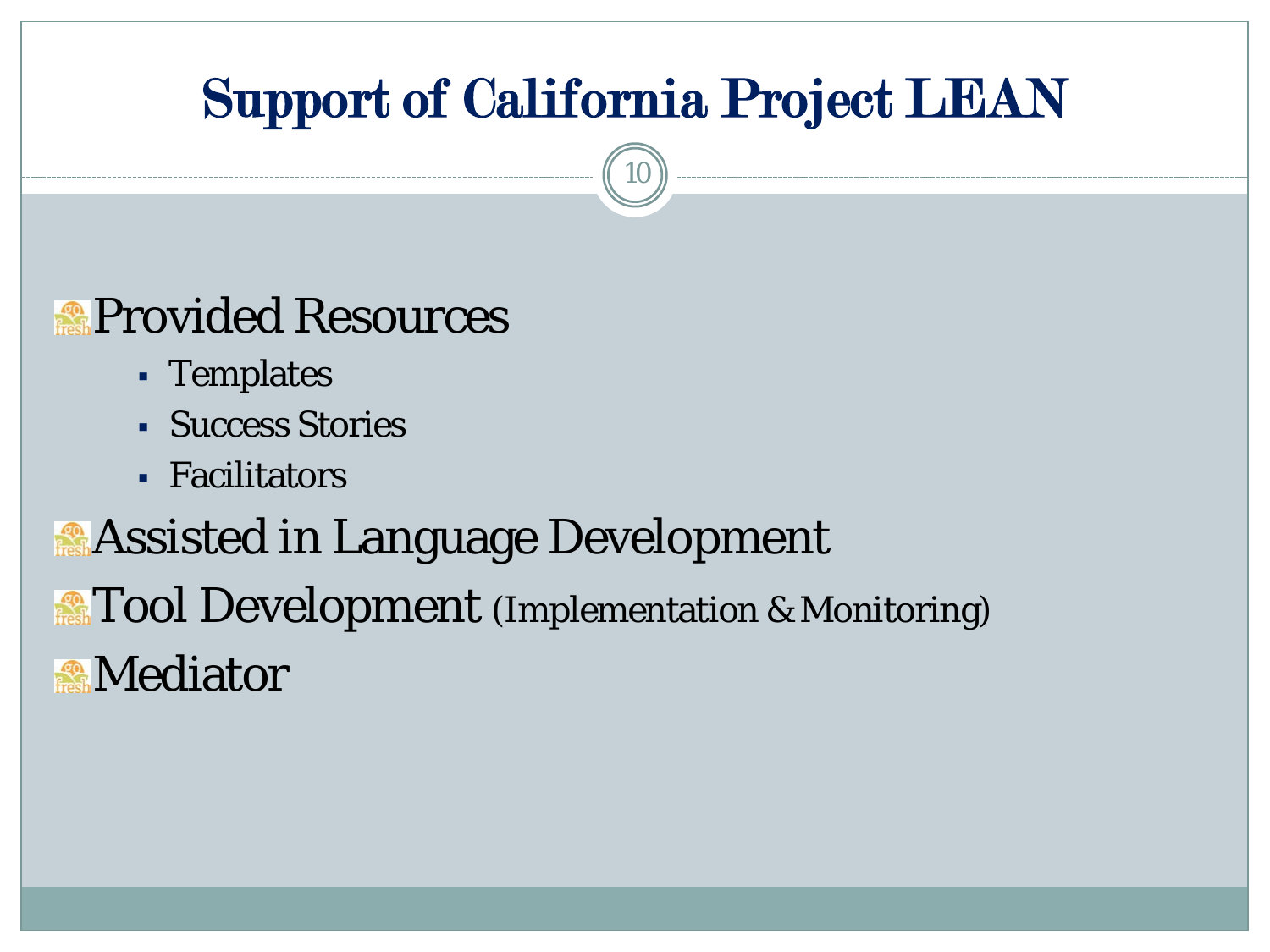## District Change

11

## **What has really changed in the district**

- Challenged thinking of our stakeholders
- Presentation and types of food served to our students
- **Branding of CN department**
- Atmosphere of our eating/serving areas
- Not using food as rewards/incentives

## **What has been the biggest challenge?**

- Initial concerns from naysayers (this cookie isn't a big deal)
- Monitoring of implementation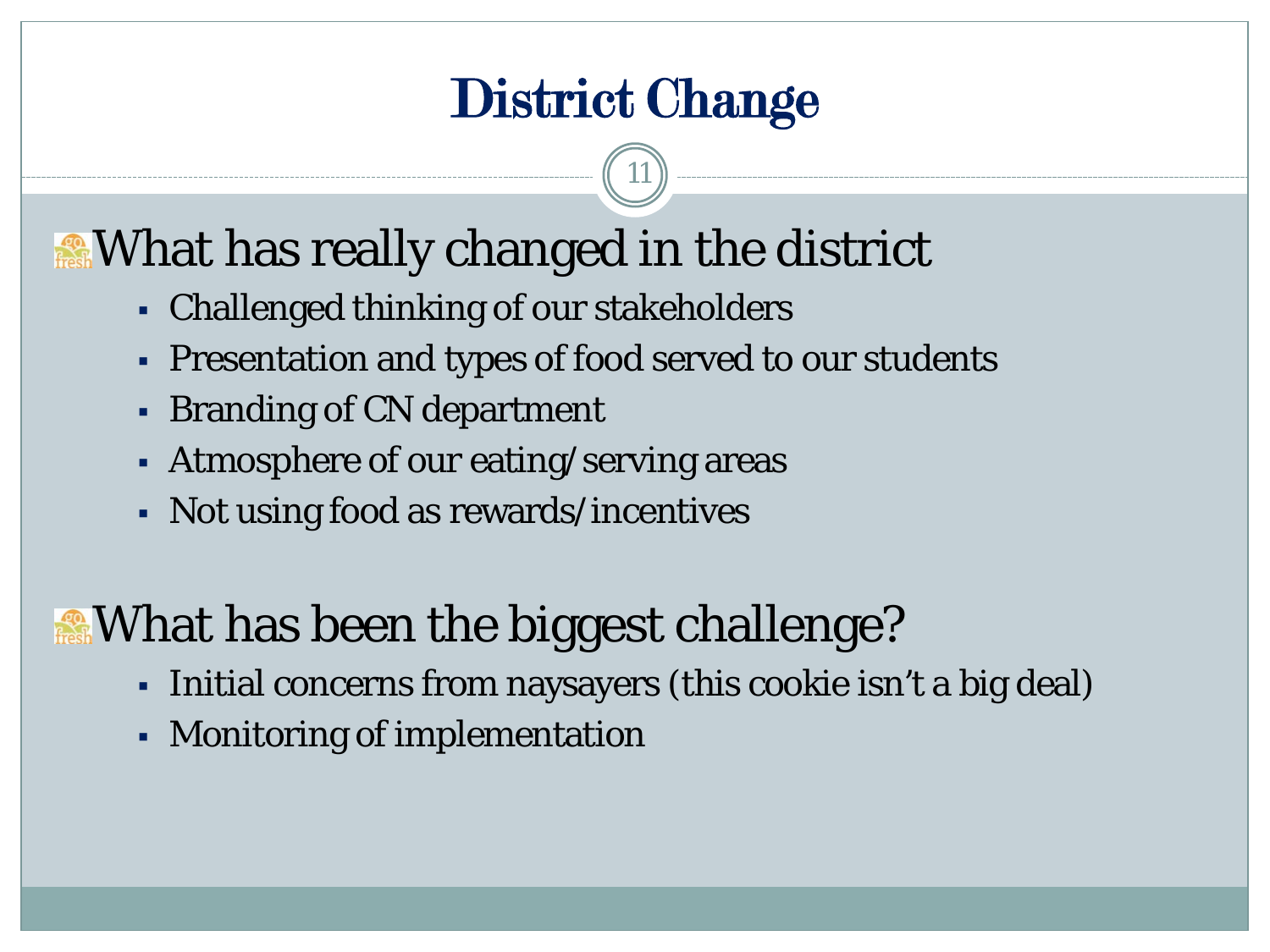

12

#### **Establishing of School Health Councils at each site**

#### **Monitoring implementation of targeted action items**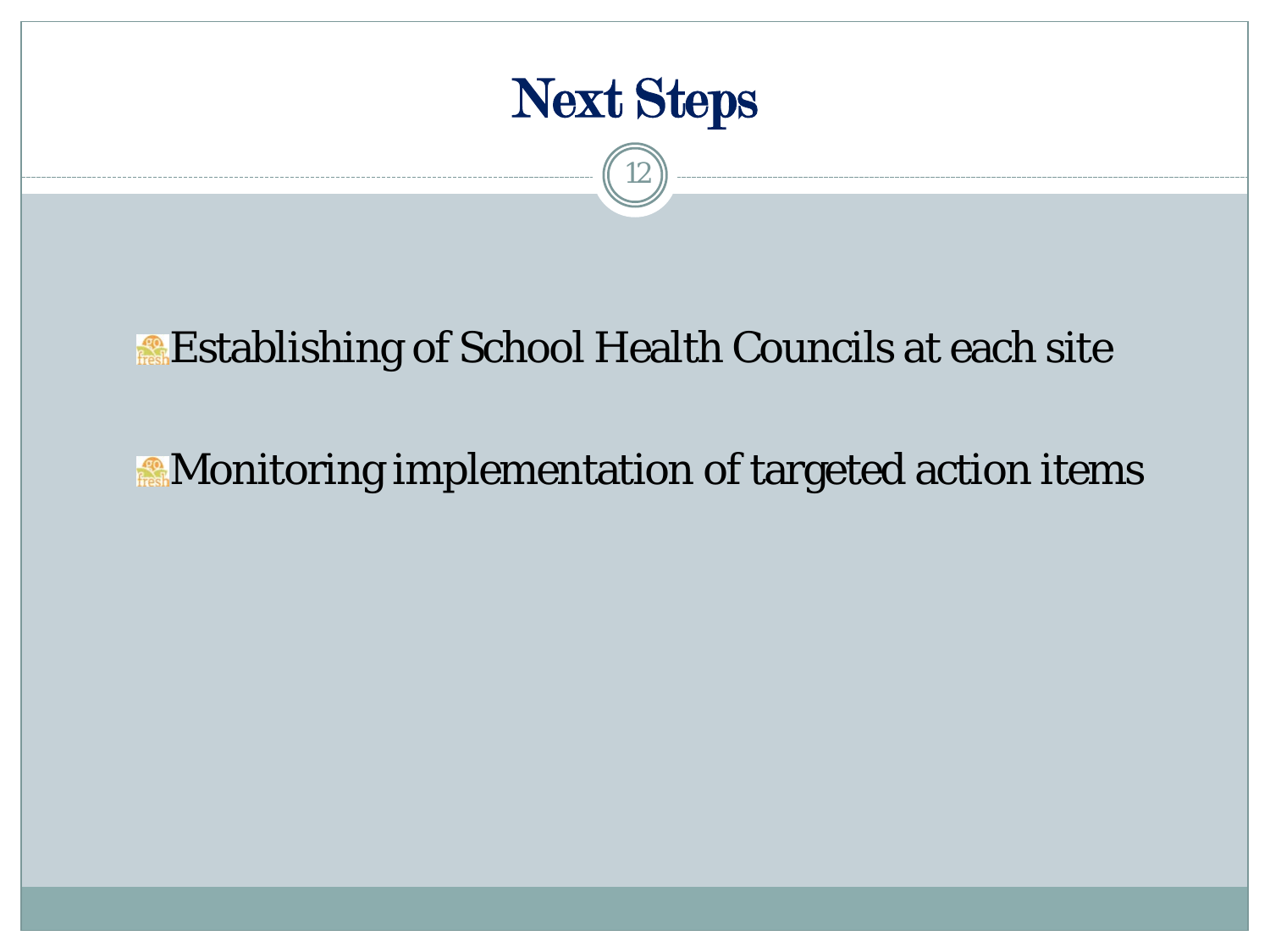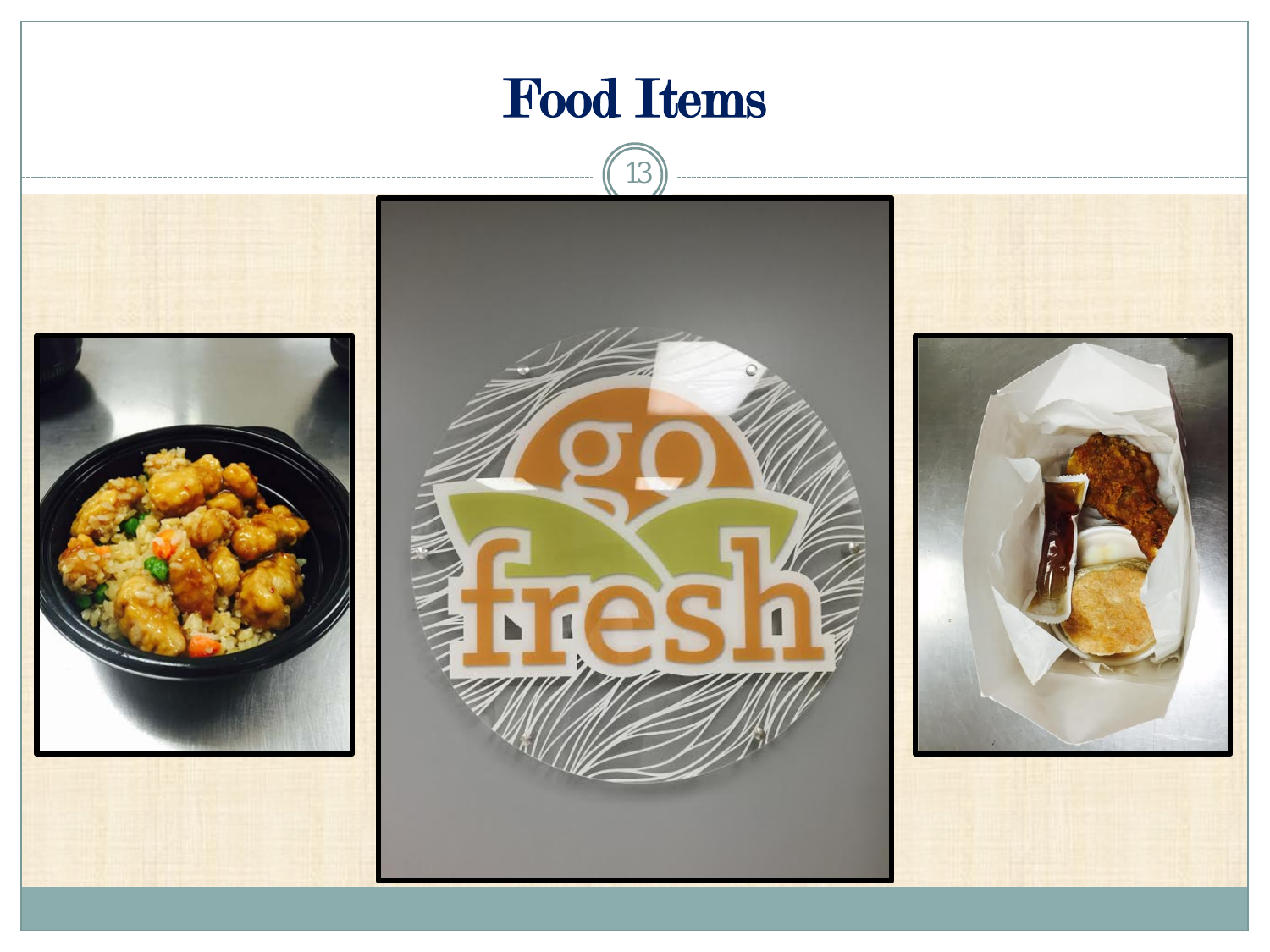### Kitchen Remodels



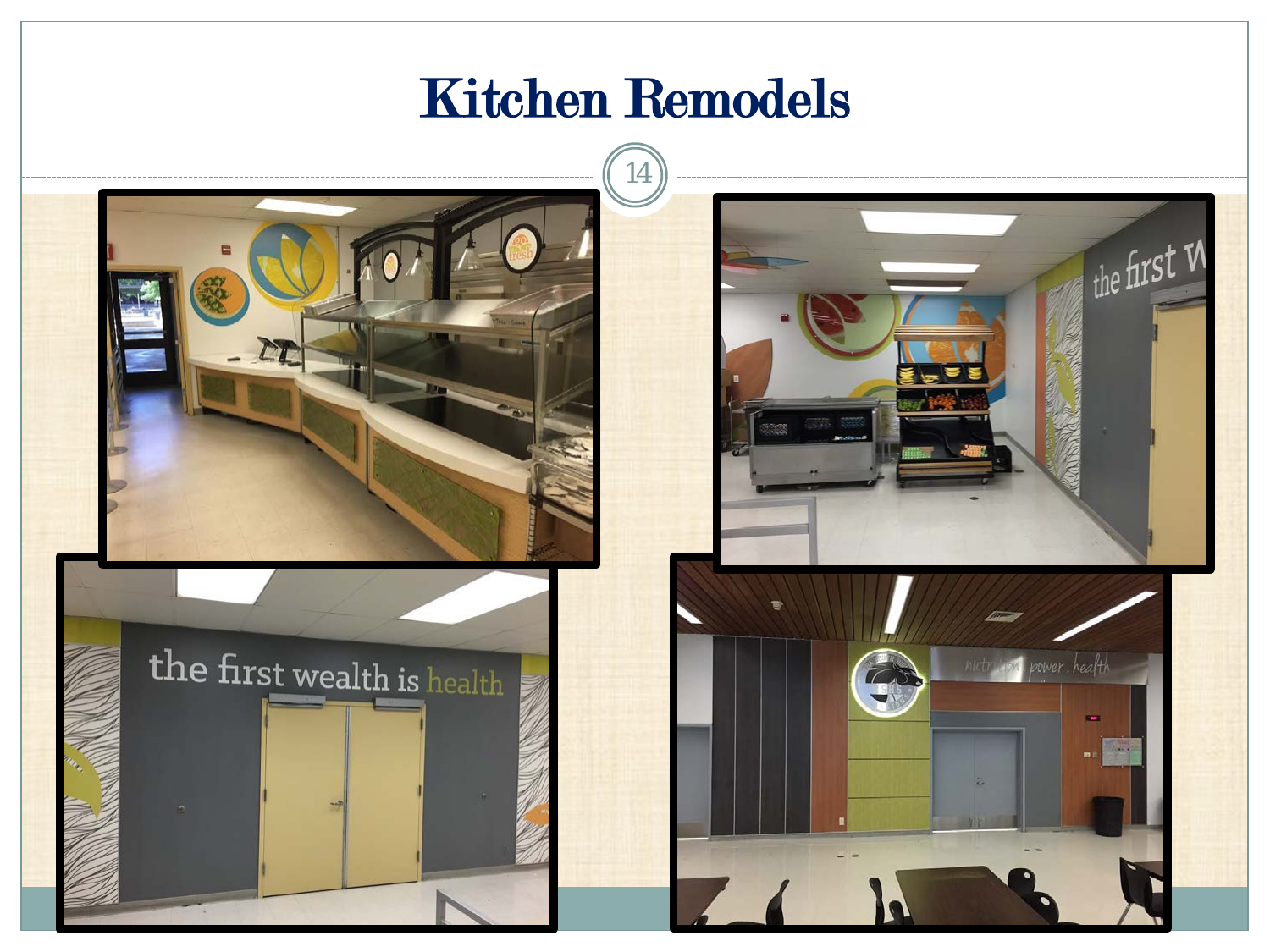